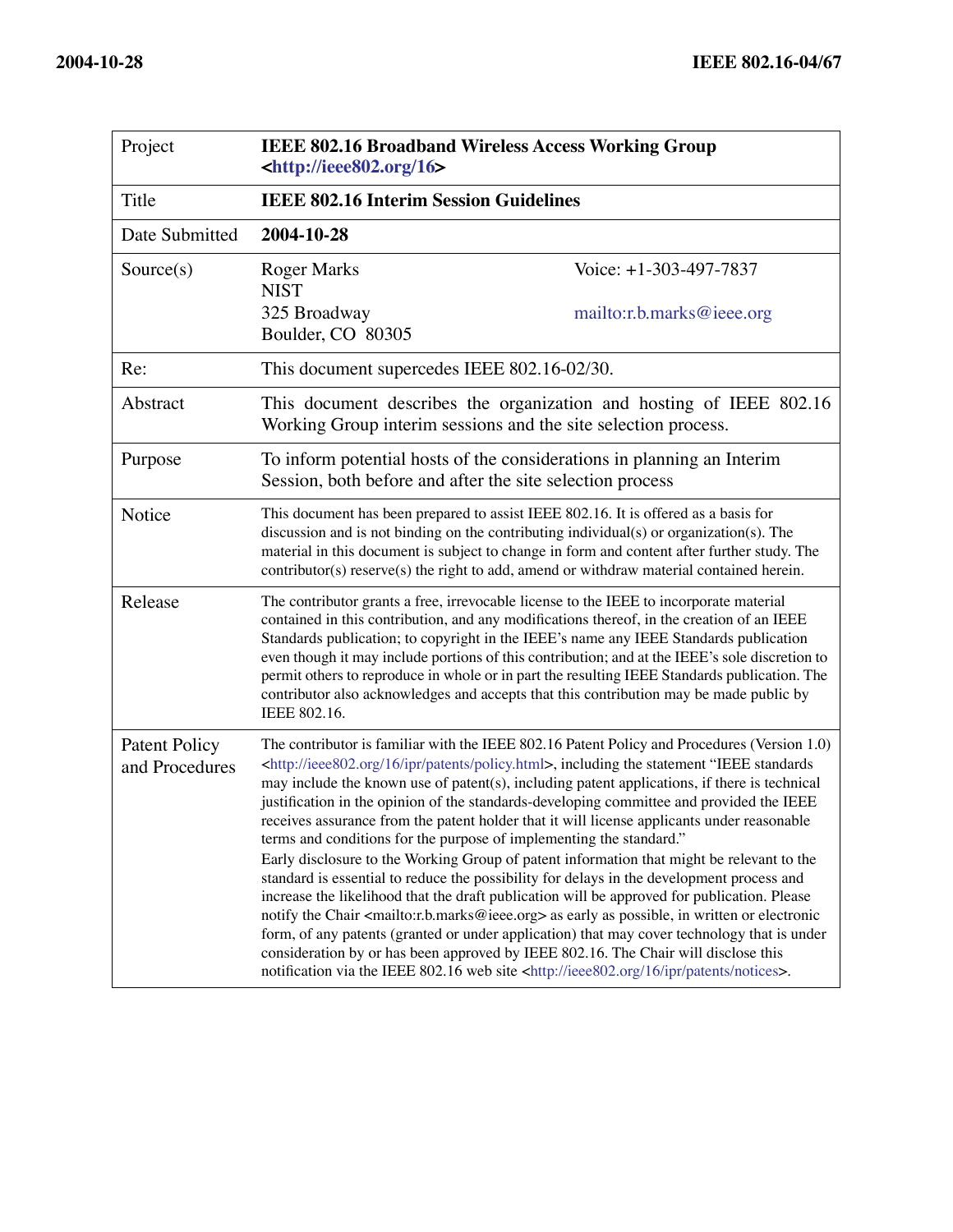

# **1. Introduction**

This document describes the organization and hosting of IEEE 802.16 Working Group interim sessions and the site selection process. It supercedes IEEE 802.16-02/30.

# **2. General Policies**

Important IEEE-SA policies for standards meetings are detailed in the "Guide to IEEE Standards Meeting Policies," available at <**<http://standards.ieee.org/resources/meetingguide.html>**>.

# **3. Scheduling**

Interim Meetings will generally be scheduled each January, May, and September. The nominal dates will be the middle of the month. However, these dates can be adjusted to avoid conflicts with other events or to accommodate anticipated ballot schedules.

The session will normally begin Monday at 1 pm. However, it may start on Monday morning, particularly when airlines schedules require most attendees to arrive on Sunday.

The session will normally end late Thursday evening.

# **4. Host and Finance**

Interim Sessions are typically organized by an 802.16 Working Group Member who agrees to serve as Host of the session and be responsible to the Group to ensure a successful session.

Site proposals will typically involve a Corporate Host which agrees to be generally responsible for the success of the session and to serve as signatory on any contracts (usually only a hotel contract). The Corporate Host typically sponsors a social event on Wednesday evening.

Typically, session costs are recovered by a registration fee budgeted to break even after covering expenses. The Corporate Host typically agrees to maintain the session finances and to absorb any financial loss. They may also agree to turn surplus session funds over to the IEEE Microwave Theory and Techniques Society, which has in the past been willing to expend funds on behalf of the Working Group. Potential hosts are free to propose other arrangements. The IEEE Microwave Theory and Techniques Society may be willing to accept responsibility for any shortage of regis-**The state of the state of the state of the state of the state of the fee income income income income income income income income income income income income income income income income income income income income income i**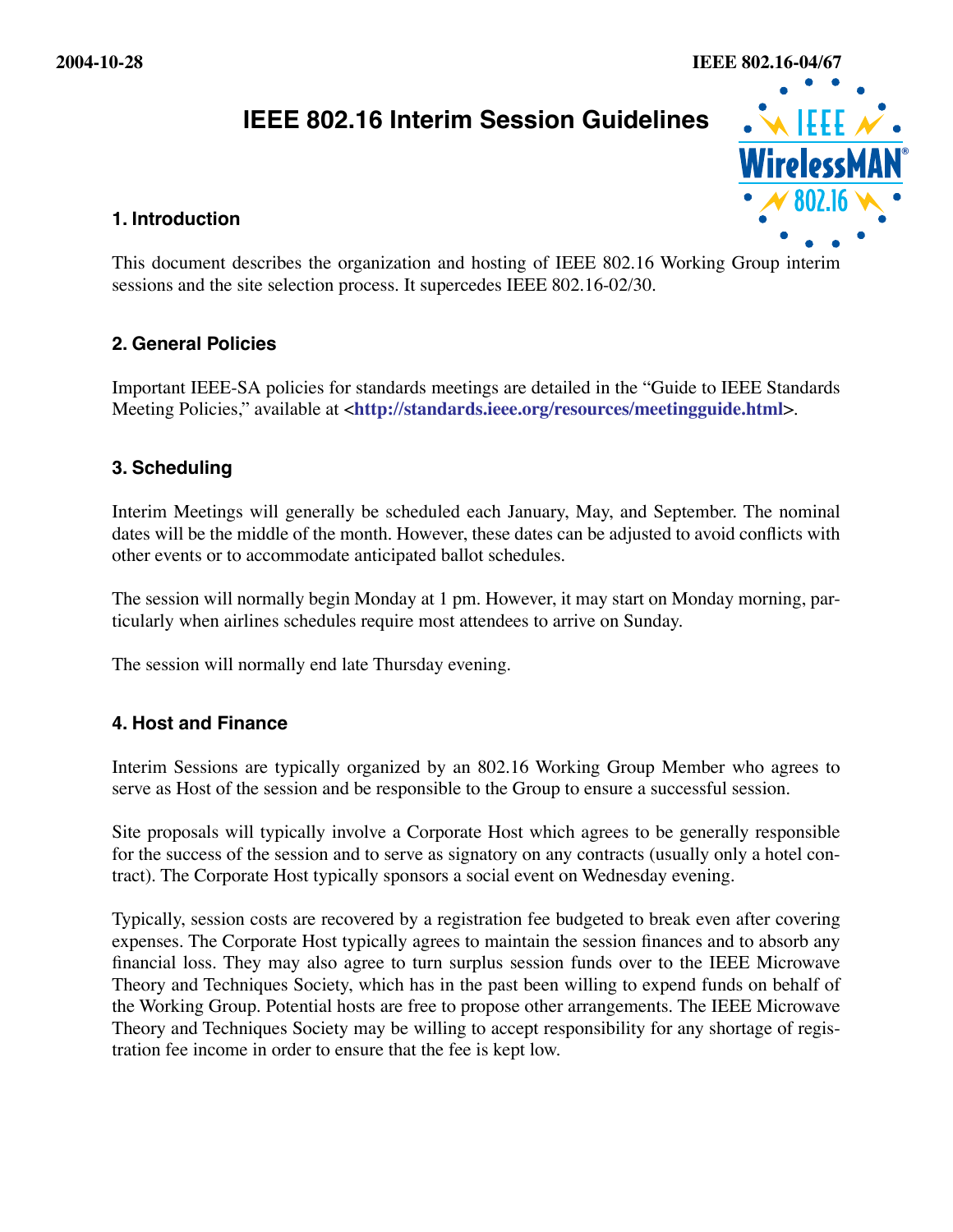# **5. Registration**

The Working Group Chair, or another Working Group volunteer, typically handles pre-registration using the IEEE 802.16 web site. Information is collected and regularly updated to the site, so that registrants may confirm their registration and so that the host can have access to current data. For planning purposes, the registration form can ask specific questions regarding the detailed plans of the registrants.

No fees are normally collected in pre-registration. The Host arranges for the collection of registration fees on-site, normally with a registration fee form. If the site hotel agrees to collect the fees at the front desk, the logistics of registration can be quite simple. Alternatively, a staffed registration desk may be arranged by the Host. It is essential that credits cards be acceptable as payment; preferably, cash and checks are also permitted. Receipts must be provided directly to the registrant. The Host must arrange to keep a list of those who have paid and provide it to the Group as needed.Unpaid attendence is rare but must be addressed to ensure future compliance.

The registration fee is normally around US\$120-160 but may vary significantly depending on the venue. In some cases, a higher fee is charged to those who fail to pre-register by an advance deadline.

Since no funds are collected in advance, the amount of the fee may remain undecided until shortly before the meeting. This can allow the Host to have a better estimate of the turnout before finalizing the income budget. The Group's preregistration has historically been a very good predictor of actual turnout.

The Host is responsible to print attendee badges and distribute them along with appropriate badge holders. The badges should allow space for an membership sticker  $(2.625x1$  inch, or  $6.68x2.54$ cm).

# **6. Meeting Space**

The Group requirements change with time and may not be known at the time of site selection. The Group requires several meeting rooms, each with classroom (also known as "schoolroom") style seating; i.e., with a table in front of each seat. For smallrooms, boardroom style seating is also fine. Classroom setups should include a head table for three in the front of each room. In large rooms (>200 people), the head table should be on a riser.

Water service should not be provided on the tables, since this endangers the electronic equipment that members use during the meetings.

The Group typically needs one large room seating about 300 people, along with smaller breakout rooms. Ideally, the large room can remain set through the week. If necessary, it can be broken down in midweek, since the unified IEEE 802.16 Plenary Meetings generally take place only on Monday afternoon and on Thursday evening. If the room is broken down, consideration should be made to avoid relocation of the power strips and network equipment.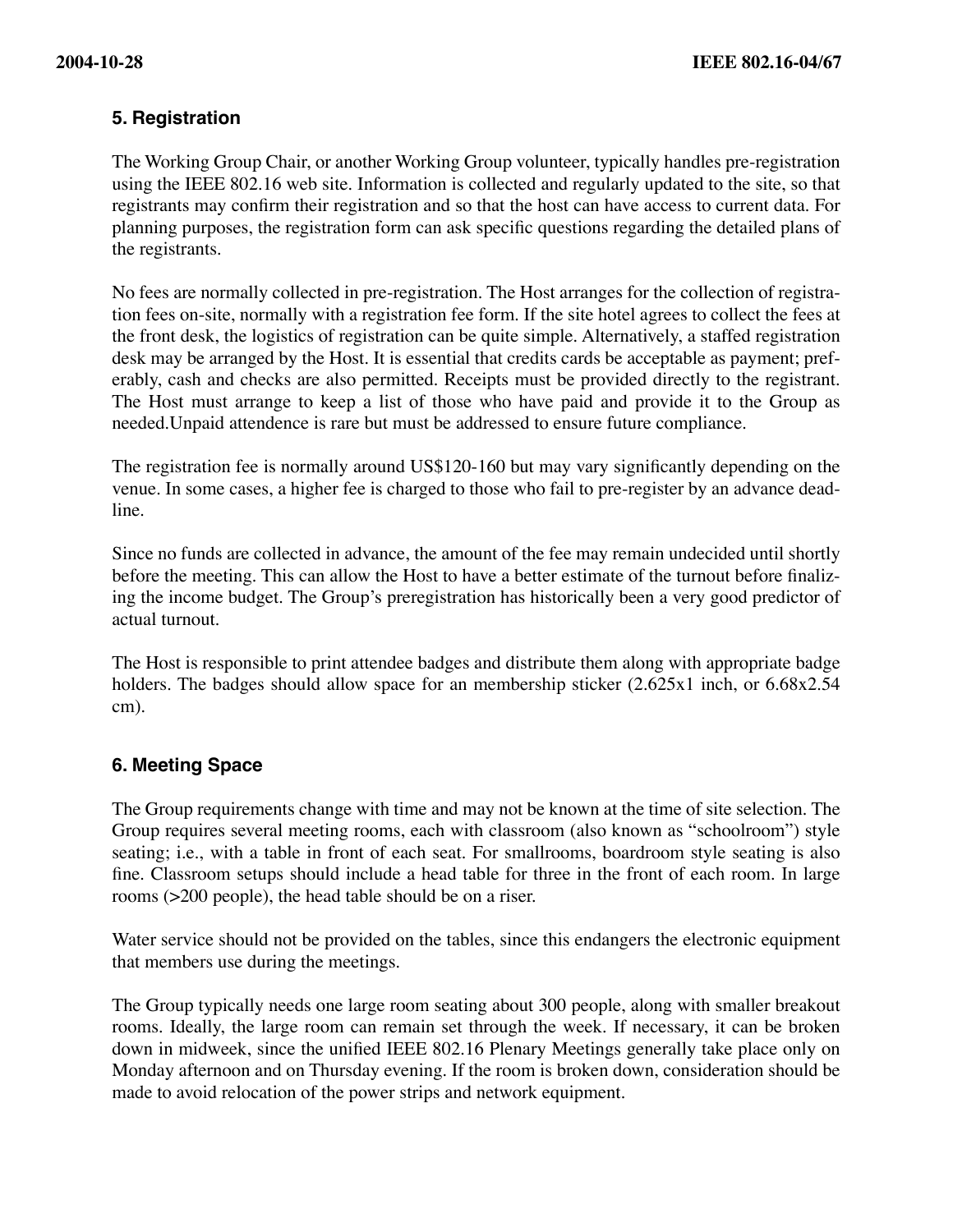In a typical session, the Group requires, in addition to the large room, breakout rooms holding 80, 80, and 20 people. The actual requirements vary greatly from session to session and should be coordinated with the Working Group Chair. It is very useful to have backup plans for overflow rooms in case extra meetings are necessary. If the problem is simply an large turnout for a specific meeting, a quick and simple solution is to remove a few tables from the back of the room and add additional chairs.

# **7. Audiovisual Requirements**

# **7.1 Equipment and Shipping**

The IEEE 802 LAN MAN Standards Committee owns many data projectors and will normally loan several for use in an Interim Meeting. This will need to be signed out during the previous IEEE 802 Plenary Session. A sign-out form (see Annex B) is required. It requires the Host to provide a credit card or shipper's account number to charge the shipping cost. This cost may be accounted as a session expense. The projectors are normally stored in the U.S., so shipping to a non-U.S. location for an interim session can be expensive and require extensive customs paperwork. In some cases, therefore, locally-obtained equipment may be preferable.

IEEE 802 will normally loan the Working Group one large projector in a shipping case, with three small projectors in a second case. In addition, the Host will be shipped two cases belonging to the Working Group: one contains power strips and the other contains the Working Group's networking equipment.

Following the session, the Host will ship the cases to the location of the following IEEE 802 Plenary Meeting. The details will be specified in a shipping memo issued a few weeks beforehand. In many cases, the Host may need to store the equipment for up to two months before and after the Interim Session.

#### **7.2 Audiovisual Requirements during Meetings**

The Host will arrange a projector screen and projector table in each meeting room. The projector table should be within about two meters of the head table to allow for cabling. Otherwise, extension cables must be provided.

In the case of large meeting rooms, a public address system is essential. One microphones should be at the head table, and at least one on a stand in each aisle.

The hotel should be willing to provide a table for the Group's server and network equipment in a secure, lockable location. Typically, this is simply the back of the large meeting room. The hotel must provide a wireless LAN. Working Group access points are available.

Internet access must be provided in all meeting rooms. The Host should arrange the details with the hotel and coordinate with the Working Group's Chair or network administrator. The LAN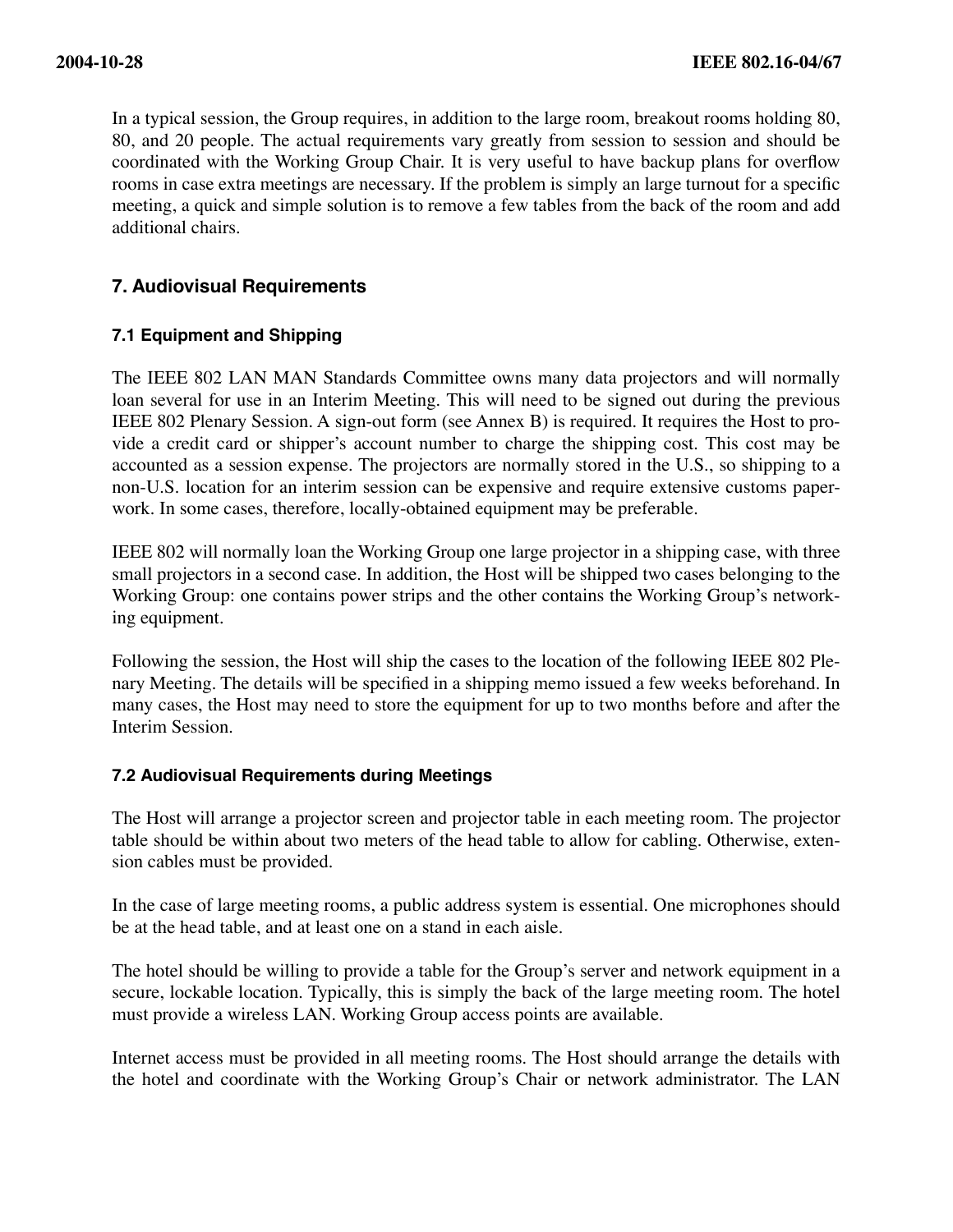must be able to handle the Working Group's local server or provide an alternate local server for document distribution and document upload without taxing Internet bandwidth.

The participants need AC power at their desks. The hotel should be willing to allow use of the Group's power strips. The Host should arrange for this strips to be laid out and taped down before the session, and to be repacked afterwards. Rental of hotel power strips is an option, but generally a very expensive one.

The Wednesday social should include audio facilities sufficient for a few speeches. Welcoming words from the Host, and possibly from a representative of the Corporate Host, are customary, as is a thank-you message from the Working Group Chair.

### **8. Food and Beverage**

The Host should arrange for the following food and beverage services:

-continental breakfast in conjunction with each morning meeting

-mid-morning coffee in conjunction with each morning meeting

-afternoon coffee, tea, and snack in conjunction with each afternoon meeting

The Wednesday evening social event is at the discretion of the Host. Typically, the Corporate Host will sponsor a dinner. If this is off-site, bus transportation should be provided.

The Working Group generally prefers an unhosted lunch, with quick meals available nearby. In some cases, lunches are included in the registration fee. If so, the emphasis should be on speed, variety, and flexibility of timing, since Task Groups are on different schedules.

Consideration should be made of the fact that not all registrants will attend all food functions. Wastage should be minimized. Use should be made of the arrival and departure dates of the guest, as gathered during pre-registration. Since the food service is normally buffet-style, most hotels will allow the Host to order a minimum of food but restock it as necessary.

# **9. Sleeping Rooms**

The Working Group is sensitive to the cost of sleeping rooms. The Host, however, must also consider other factors, particularly the size of the room block and any attrition clauses which can risk financial loss for failure to fill the block.

Recommended practice is to minimize financial exposure. One way to do this is to offer an early cutoff date, which may increase the hotel's comfort level, and to guarantee a minimum number of rooms. In this case, it is helpful to add clauses that will guarantee (on a "space-available basis") the negotiated group rate for rooms reserved after the guaranteed block is full and after the cutoff date. This will allow the participants who reserve early a chance at the rooms. Those who contact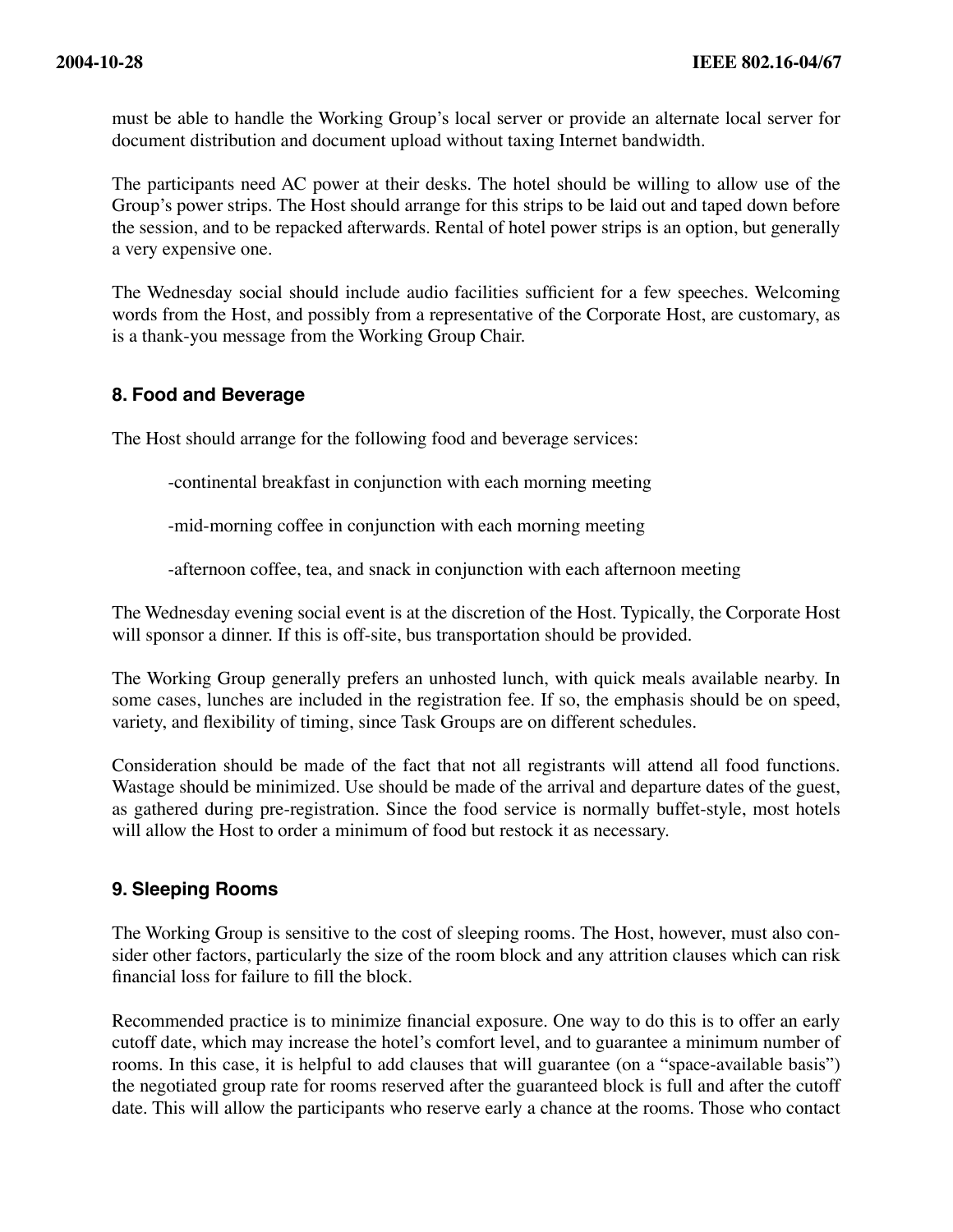the hotel late will take their own risk. The practicality of this approach depends on the availability of nearby alternative hotels.

The hotel contract should account for the fact that, depending on location, many participants may leave on Thursday. Many will not arrive until Monday, even if the session opens Monday morning.

# **10. Site Selection**

Site Selection for Interim Meetings will be scheduled for the LMSC Plenary Meeting held ten months in advance. If the Working Group is unable to make a decision at the time, selection may be deferred to a future Session or to an email decision. However, this procrastination should be avoided, since significant advance planning is required.

In order for the merits of each proposal to be judged, and so that the Working Group Members clearly understand the Host's offer, each proposal must include a completed table of information about the proposal, as reproduced in Appendix A.

Each potential Host should notify the Chair, as soon as possible, of the intent, even if uncertain, to make a proposal. The potential sites and Hosts will be posted to the Group's web site.

In the site selection process, the prospective Hosts will be offered agenda time to describe their proposals. Subsequently, a straw poll will be held in which, for each proposal, a show of hands will be counted. Participants will be eligible to raise their hands for as many proposals as they like. The process will be repeated, with the proposal receiving the lowest count eliminated each time until a single one remains. In principle, the participants in the selection process are only the Working Group's Members. However, the Members will often pass a motion before site selection to open participation to all those present and registered.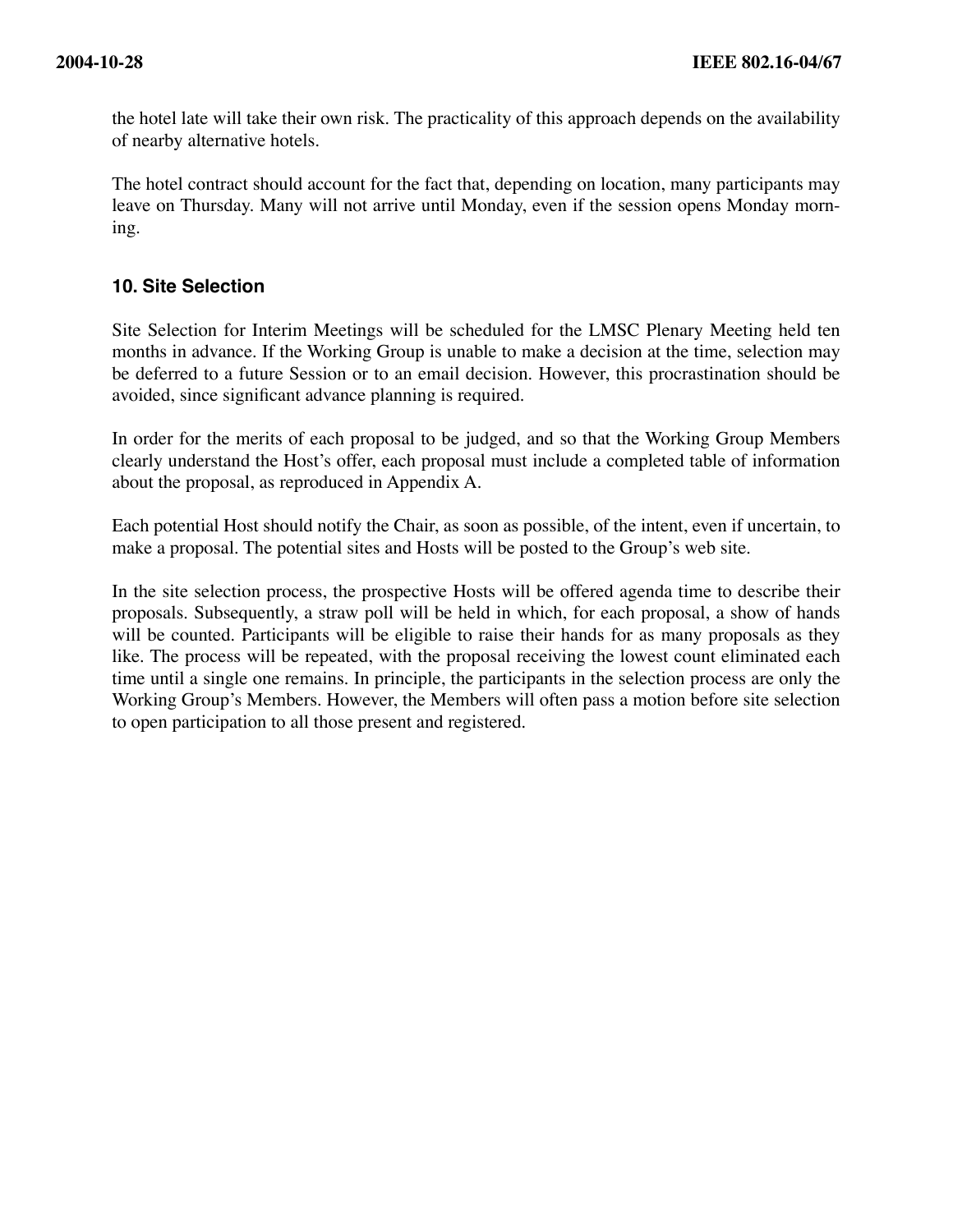# **Annex A: Checklist to Accompany Interim Session Proposals**

download Word version of this checklist at [http://ieee802.org/16/docs/04/80216-04\\_67AnnexA.doc](http://ieee802.org/16/docs/04/80216-04_67AnnexA.doc)

| Individual Host (normally a Working Group Member)                |  |
|------------------------------------------------------------------|--|
| Corporate Host or Hosts                                          |  |
| Additional Corporate Supportor or Supporters (if any)            |  |
| City                                                             |  |
| Hotel                                                            |  |
| <b>Proposed Dates</b>                                            |  |
| Does Corporate Host agree to accept any financial loss?          |  |
| Does Corporate Host agree to turn over any financial surplus?    |  |
| <b>Registration Fee</b>                                          |  |
| <b>Advance Registration Fee</b>                                  |  |
| Hotel status (reserved? contract offered?)                       |  |
| Number of sleeping rooms offered in block                        |  |
| Sleeping Room cutoff date                                        |  |
| Sleeping Room Rate                                               |  |
| Will the Host provide a registration desk?                       |  |
| Will the Host accept registration fees and provide receipts?     |  |
| Will the Host maintain a list of paid registrants?               |  |
| Will breakfast and coffe/tea/snack breaks be included?           |  |
| Will lunches be included in the registration fee?                |  |
| Will the Host sponsor (pay for) a social event?                  |  |
| Will the Host sponsor (pay for) any other functions or features? |  |
| Will classroom-style meeting rooms be included?                  |  |
| What are the seating capacities of the meeting rooms?            |  |
| Is hotel currently holding these rooms for the group?            |  |
| Will all meeting rooms be available both day and night?          |  |
| Will Internet connectivity be provided?                          |  |
| Will wireless LAN access be provided?                            |  |
| Will a local server be provided?                                 |  |
| Will the Host provide network technical support?                 |  |
| Special features: describe in separate contributed document      |  |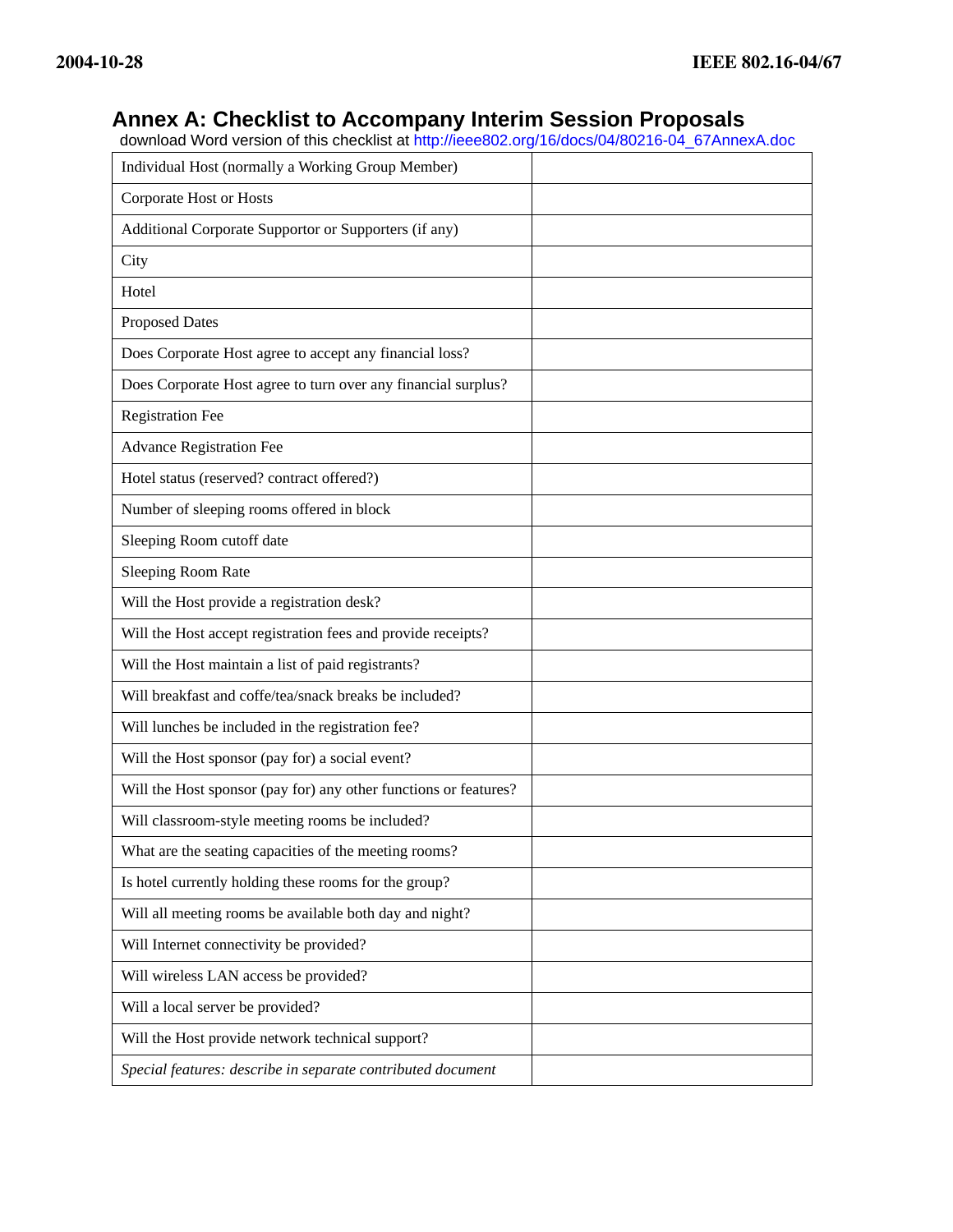# **Annex B: Guidelines For Host Use Of IEEE 802 LCD Projectors And/Or Laser Printers For Interim Meetings: Guidelines For Host Use Of IEEE 802 LCD Projectors And/Or Laser Printers For Interim Meetings**

If you would like to use an IEEE 802 projector and/or printer as host for your interim working group meeting you will be expected to follow the guidelines below:

B.1 The LCD Projector and/or Printer will be shipped to your location at your expense. The average shipping cost per item is roughly \$50.00. We will use FedEx SuperSaver 3-day service if time permits. We expect you to provide a valid FedEx account number or credit card information for billing of shipping charges prior to close of the previous plenary session.

B.2 You are expected to provide secure storage for the LCD Projector and/or Printer before and after your interim meeting, and assure that it arrives at the interim meeting on a timely basis. Consult your WG chair for detailed requirements for the interim meeting.

B.3 It is your responsibility to ship the LCD Projector and/or Printer back to its home base -ORon to the next plenary meeting approximately one week prior to the meeting, using FedEx, at your expense. Shipment must be guaranteed to arrive no later than Friday of the week prior to the meeting. It is not necessary to provide additional stated-value insurance since we have a policy to cover damage during shipment. If shipping is to/from non-US venue you will be responsible to ensure that customs clearance is not a problem.

B.4 If shipping to the next meeting please address this shipment to the hotel's Convention Manager, indicating "Hold for IEEE 802" along with the plenary meeting dates. Shipping address information will be provided to you at least two weeks prior to the plenary meeting.

B.5 In order for the IEEE 802 Conference Organizers to be able to verify the arrival of the shipment to the hotel, it is required that you provide the FedEx waybill tracking number(s) to us via email to: 802info@ieee.org to confirm your shipment.

B.6 Should you require further information with regards to shipping this IEEE 802 equipment to the next plenary meeting please contact the email address above.

B.7 All shipments should list the following for the return address:

- Dr. E.O. Rigsbee
- Executive Secretary, IEEE 802
- 7750 80th Place SE
- Mercer Island, WA 98040
- $-$  (425) 865-2443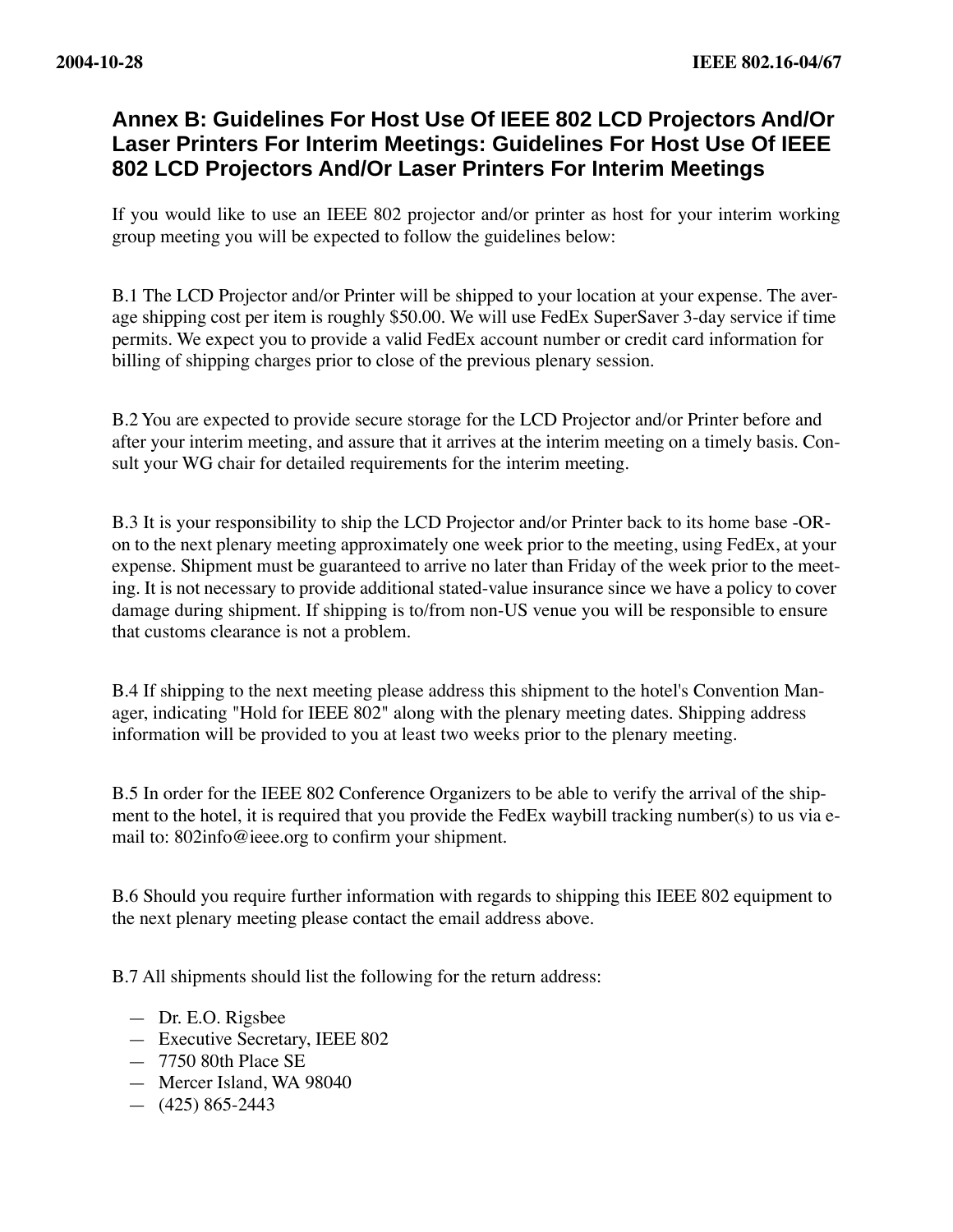B.8 You are expected to be responsible for these units while they are in your possession. Please be sure to inventory all parts and pieces on arrival and again before return shipment. Should a unit experience damage or require service while in your possession, please contact Dr. Rigsbee or the 802 Conference Organizers immediately for further instructions on how to proceed. The LCD Projectors are covered by a 24-hour exchange warranty policy, which should allow for rapid replacement in the event of problems.